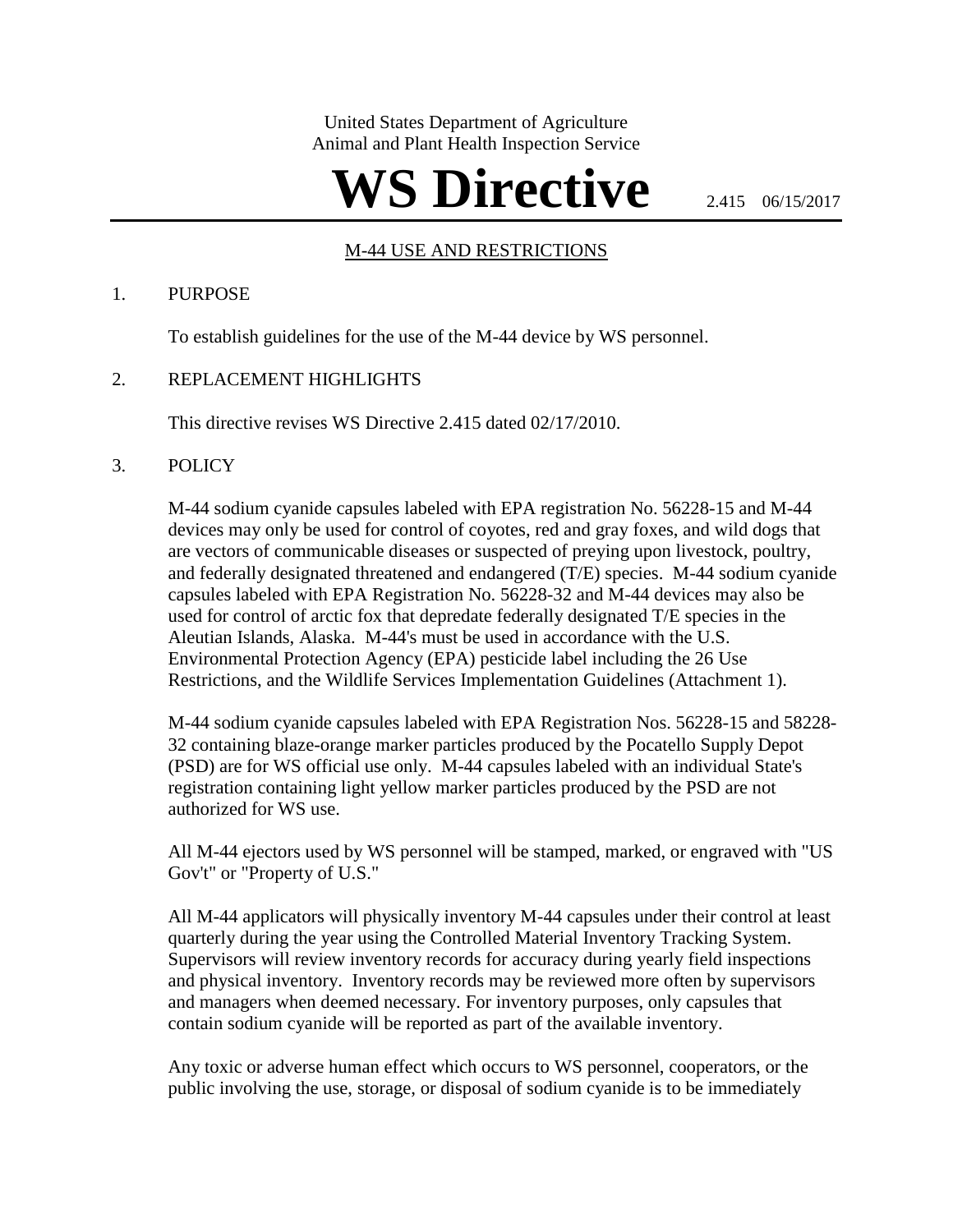reported to the appropriate State Director and Director (as defined in Directive 1.101). The Director will refer all incidents to the Director of Operational Support Staff (or their designated delegate to the Pesticide Coordination Committee) for determining whether or not it is an incident that should be reported to the EPA and to the Director of Environmental Services, APHIS.

When setting M-44s, applicators must possess the EPA label with 26 Use Restrictions. WS provides additional instruction on complying with the 26 use restrictions in Wildlife Services Implementation Guidelines (attachment #1 of this document), and applicators should pay particular attention to the following clarifications and refinements of Use Restrictions and Implementation Guidelines 1, 8(2), and 23:

#### **Additional Guidelines for Complying with M-44 Use Restriction 1**.

State Directors and subordinate supervisors must ensure that all M-44 use by personnel under their jurisdiction is in compliance with NEPA (National Environmental Policy Act) documents and decisions.

#### **Additional Guidelines for Complying with M-44 Use Restriction 8(2)**

M-44s will not be placed within 0.5 mile of occupied residences except for those belonging to a cooperator who has requested the use of M-44s and has signed a Work Initiation Document. Within properties where its use is authorized, the M-44 device shall not be used in areas where exposure to the public and family and pets is probable per Use Restriction 8(2). WS will notify the owner or lessee occupying any residence at or near 0.5 mile perimeter of an M-44 device of their use in the area. Notification must be in a manner that ensures that the message was delivered and receipt acknowledged. A voicemail message or note on the door does not constitute notification for this purpose.

Documentation of the notification as defined above will be maintained by the applicator and filed with the state Wildlife Services office and must include: name of person notified, manner in which notified (telephone, in person, email with response, certified mail delivery receipt), date and time the notification took place. The USDA/APHIS/WS "M-44 Device for Local Predator Control" Fact Sheet can be used as supplemental information when notifying persons in nearby areas.

The identity of the Cooperator and of the Cooperator's property, must not be shared directly with the notified individuals due to federal privacy protection rules, unless the Cooperator has authorized disclosure.

WS personnel should accurately identify property boundaries where M-44 devices are to be placed. If the property boundaries are not clearly posted, or the landowner or lessor is unable to accurately identify the property boundaries, WS personnel shall use electronic mapping or aerial imagery to identify: a) property boundaries to ensure devices are placed on the property covered by the agreement; and b) residences to ensure none are within 0.5 mile of the device and to further identify those at or near the 0.5 mile perimeter that require notification. Buildings that are obviously abandoned or not actively occupied are not residences for purposes of this interpretation.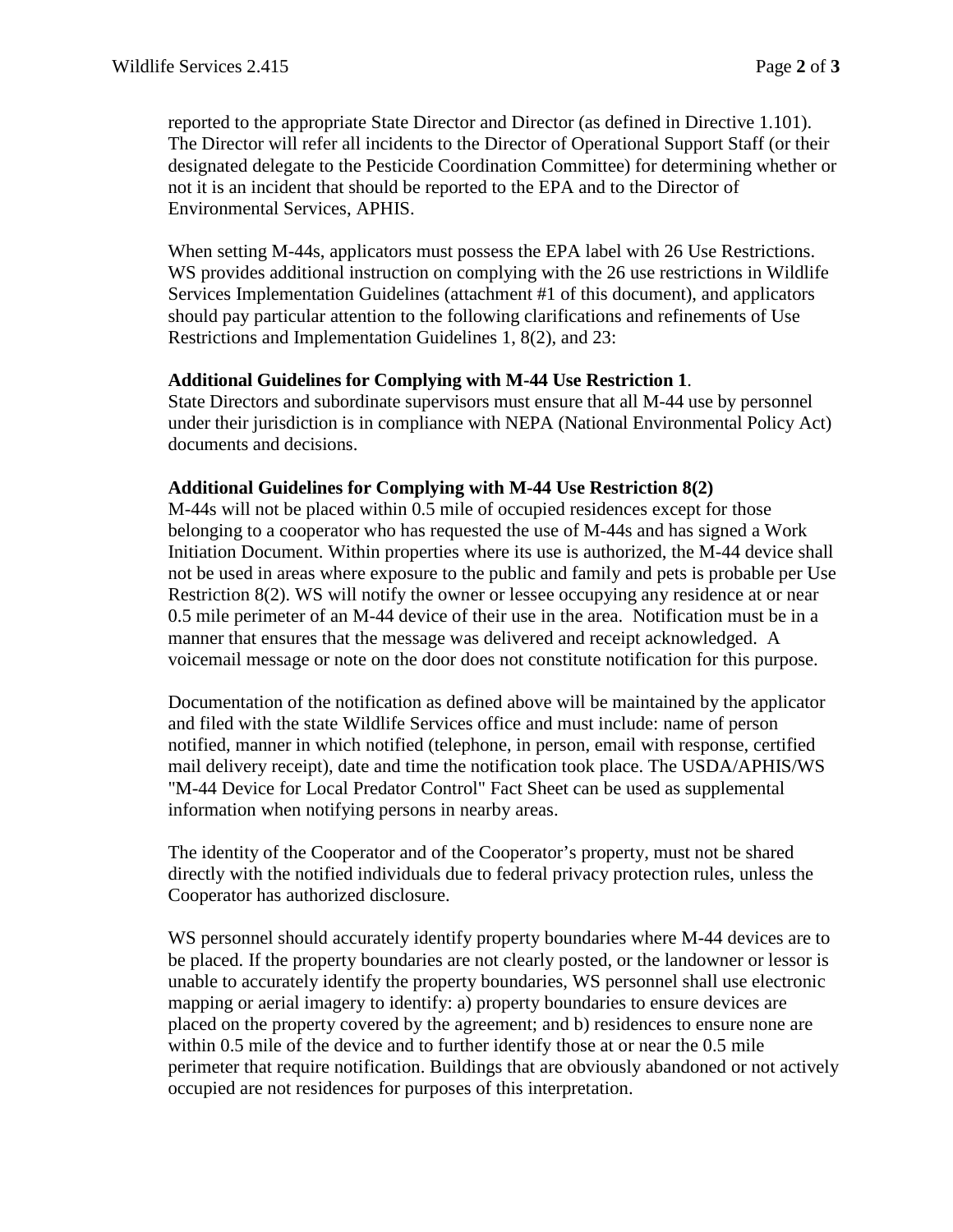### **Revision of Guidelines for Complying with M-44 Use Restriction 12**

This revision removes a previous interpretation that allowed setting M-44s within 200 feet of completely frozen streams, ponds, and lakes.

#### **Additional Guidelines for Complying with M-44 Use Restriction 23**

On properties where no fence lines exist to identify property boundaries or display warning signs, appropriate warning signs shall be erected to indicate that M-44 devices have been placed on the property ("premise sign") per Use Restriction 23(a). A WS authorized elevated sign ("device sign") as required by Use Restriction 23(b), must be securely anchored to a stake, post or wire and positioned vertically above ground level or hung from a low hanging tree limb in a manner that renders it clearly visible and noticeable from the device. One elevated device sign will be required for each M-44 device set. WS requires elevated device signs to be placed within 15 feet of each individual M-44 Device, a more stringent requirement than the Use Restriction.

#### **Additional Guidelines for stipulations to include in WS Work Initiation Documents.**

For properties on which M-44 devices are to be used where the requesting entity is leasing the property from a private landowner, the following stipulations must be added to WS Work Initiation Documents (WIDs) (e.g., in the Special Considerations section):

"As a Lessee, Cooperator agrees that the lease is current and will remain so while WS conducts operational activities on the property and will notify WS if the lease expires or is canceled. Lessee agrees to notify the landowner when M-44 devices are in use on the property."

## 4. REFERENCES

WS Directive 2.401, Pesticide Use (12/08/09).

Federal Insecticide, Fungicide, and Rodenticide Act (7 U.S.C. 136 et seq.), as amended. 40 CFR Part 153.75 - Toxic or Adverse Effect Incident Reports (a)(1)(i) through (iii).

#### 5. ATTACHMENTS

APHIS Wildlife Services Implementation Guidelines for the 26 Use Restrictions for M-44 Sodium Cyanide Capsules.

William H. Clay

Deputy Administrator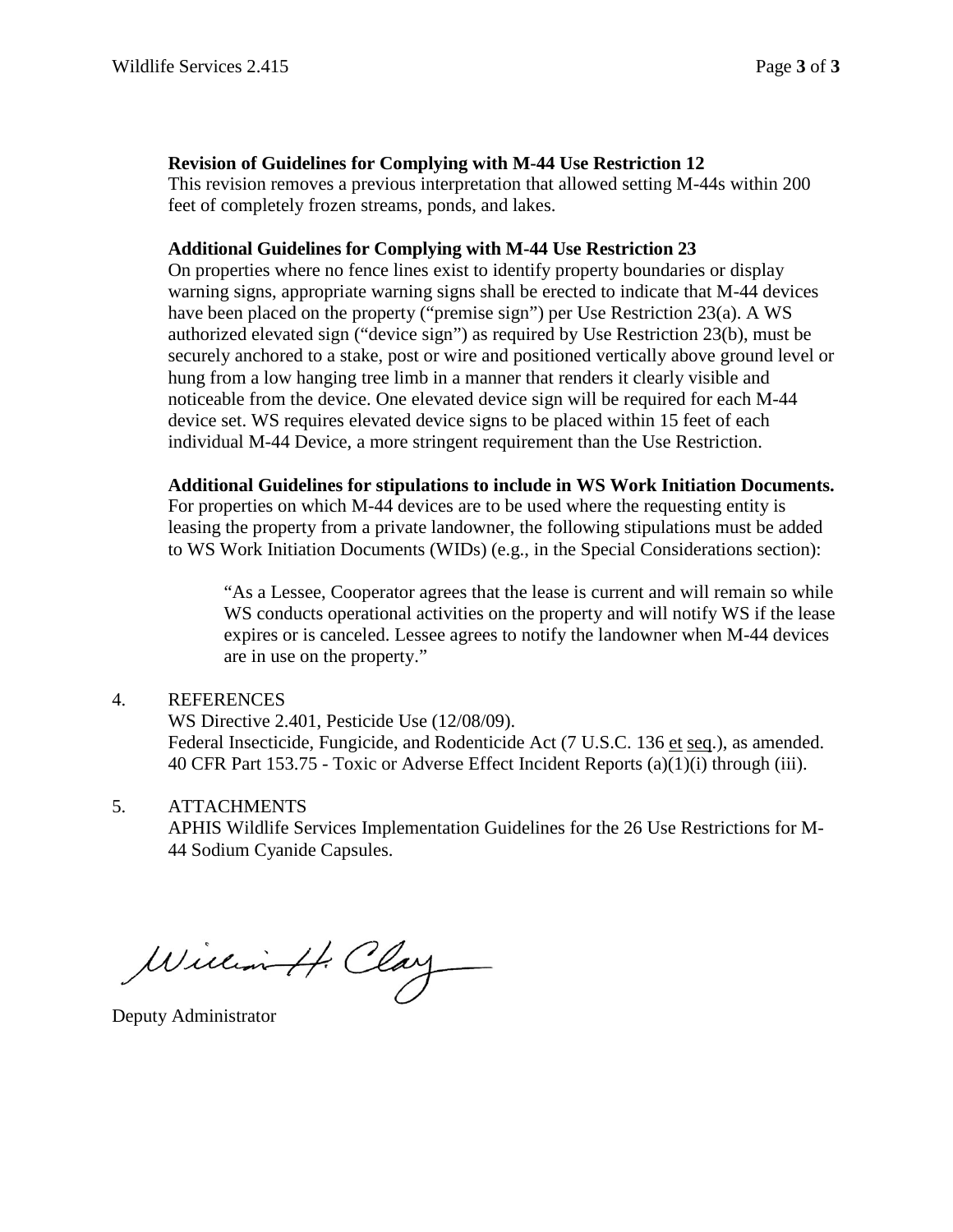# **APHIS Wildlife Services Implementation Guidelines for the 26 Use Restrictions for M-44 Sodium Cyanide Capsules**

# **EPA Registration No. 56228-15**

Revised: June 16, 2017

Note to Applicators: Although these guidelines contain verbiage from the EPA Label's 26 Use Restrictions for M-44 Sodium Cyanide capsules, possession of this document in the field does not fulfill label requirements to possess the full EPA Label, which includes the 26 use restrictions, with you in the field.

| <b>EPA Use Restriction (as</b>   | <b>WS Implementing Guideline</b>                                                                                                                                                                                                                                                                                                                    |
|----------------------------------|-----------------------------------------------------------------------------------------------------------------------------------------------------------------------------------------------------------------------------------------------------------------------------------------------------------------------------------------------------|
| written on Label)                |                                                                                                                                                                                                                                                                                                                                                     |
| 1. Use of the M-44 device shall  | State Directors are responsible for ensuring that WS                                                                                                                                                                                                                                                                                                |
| conform to all applicable        | employees under their supervision are fully aware of all                                                                                                                                                                                                                                                                                            |
| Federal, State, and local laws   | relevant Federal, State, and local laws and regulations, and                                                                                                                                                                                                                                                                                        |
| and regulations.                 | individual M-44 applicators are responsible for complying<br>with these laws and regulations. Applicable laws will vary<br>from state to state as well as within states. WS M-44<br>applicators are subject to inspection by EPA or State<br>regulatory enforcement officials to ensure that applicable<br>laws and regulations are being followed. |
|                                  | State Directors and subordinate supervisors must ensure that<br>all M-44 use by personnel under their jurisdiction is in<br>compliance with NEPA (National Environmental Policy<br>Act) documents and decisions.                                                                                                                                    |
| 2. Applicators shall be subject  | Additional regulations and restrictions prescribed by EPA                                                                                                                                                                                                                                                                                           |
| to such other regulations and    | will be provided by the WS Operational Support Staff                                                                                                                                                                                                                                                                                                |
| restrictions as may be           | through normal supervisory channels. Each State Director is                                                                                                                                                                                                                                                                                         |
| prescribed from time-to-time     | responsible to ensure that all M-44 applicators in the state                                                                                                                                                                                                                                                                                        |
| by the U.S. Environmental        | are properly trained and individual M-44 applicators are                                                                                                                                                                                                                                                                                            |
| Protection Agency (EPA).         | responsible for complying with all State and Federal                                                                                                                                                                                                                                                                                                |
|                                  | regulations regarding M-44 use.                                                                                                                                                                                                                                                                                                                     |
| 3. Each applicator of the M-44   | Applicators of pesticides will be trained and certified by the                                                                                                                                                                                                                                                                                      |
| device shall be trained in: (1)  | appropriate State regulatory agency. If the State regulatory                                                                                                                                                                                                                                                                                        |
| safe handling of the capsules    | agency training includes specific M-44 application that                                                                                                                                                                                                                                                                                             |
| and device, (2) proper use of    | covers use, safety precautions, and record keeping, this                                                                                                                                                                                                                                                                                            |
| the antidote kit, (3) proper     | training meets WS requirements. However, in those states                                                                                                                                                                                                                                                                                            |
| placement of the device, and (4) | where generalized pesticide training lacks specific M-44                                                                                                                                                                                                                                                                                            |
| necessary record keeping.        | training, the State Director will be responsible for                                                                                                                                                                                                                                                                                                |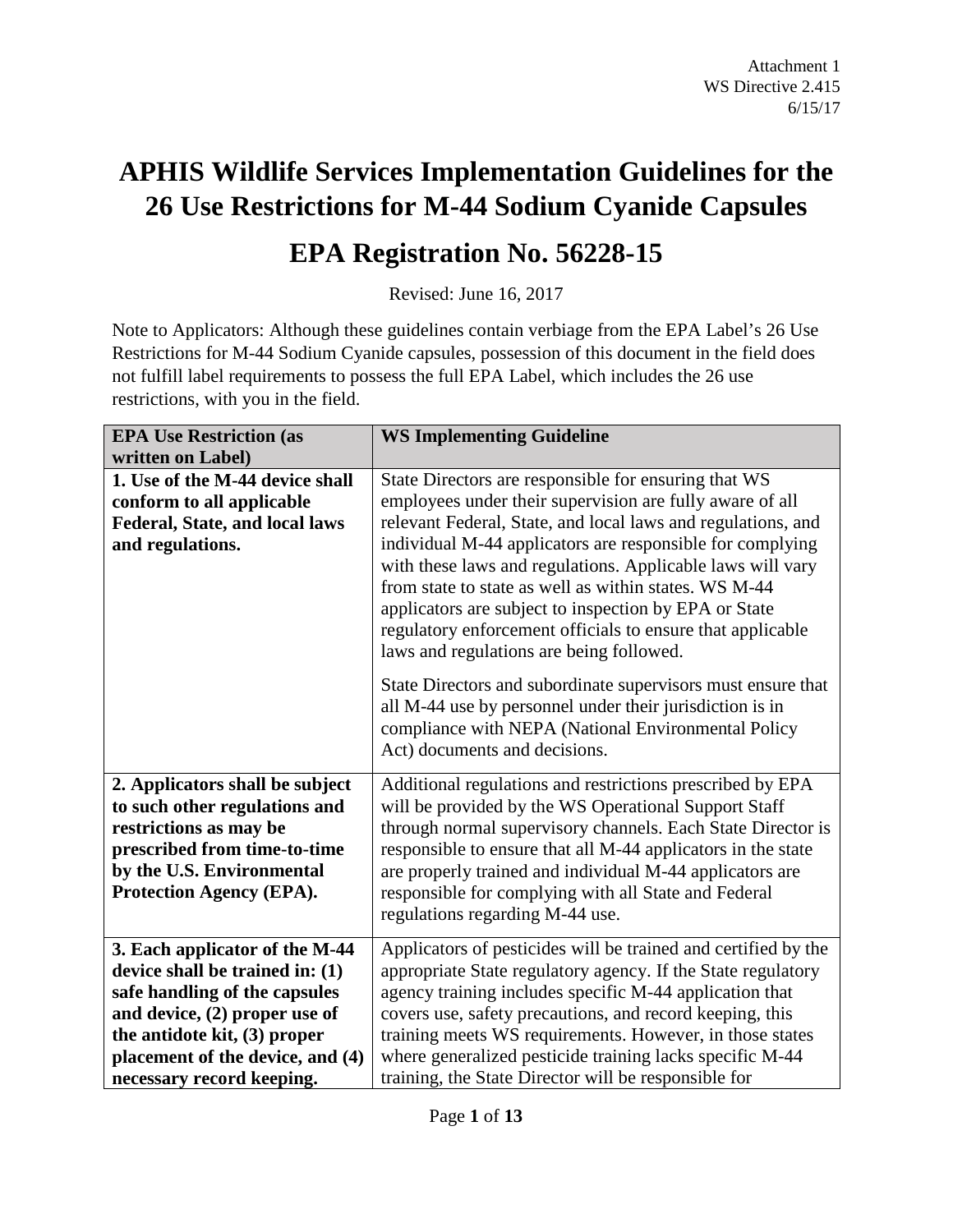| <b>EPA Use Restriction (as</b><br>written on Label)                                                                                                                                                                                                                                                                                 | <b>WS Implementing Guideline</b>                                                                                                                                                                                                                                                                                                                                                                                                                                                                                                                                                                                                                                                                                       |
|-------------------------------------------------------------------------------------------------------------------------------------------------------------------------------------------------------------------------------------------------------------------------------------------------------------------------------------|------------------------------------------------------------------------------------------------------------------------------------------------------------------------------------------------------------------------------------------------------------------------------------------------------------------------------------------------------------------------------------------------------------------------------------------------------------------------------------------------------------------------------------------------------------------------------------------------------------------------------------------------------------------------------------------------------------------------|
|                                                                                                                                                                                                                                                                                                                                     | supplementing the training to meet specific training needs<br>on use, safety precautions, and record keeping<br>requirements.                                                                                                                                                                                                                                                                                                                                                                                                                                                                                                                                                                                          |
|                                                                                                                                                                                                                                                                                                                                     | WS State Directors are responsible to assure that all M-44<br>applicators they supervise are adequately trained and<br>certified as often as the State pesticide agency requires. The<br>"Annual M-44 Sodium Cyanide Training Certification"<br>form (WS Form 40) will be used to document applicator<br>knowledge through the completion of this form by the<br>supervisor during annual field inspections.                                                                                                                                                                                                                                                                                                           |
| 4. M-44 devices and sodium<br>cyanide capsules shall not be<br>sold or transferred to, or<br>entrusted to the care of any<br>person not supervised or<br>monitored, by Animal and<br><b>Plant Health Inspection Service</b><br>(APHIS), Wildlife Services<br>(WS) or any agency not<br>working under a WS<br>cooperative agreement. | M-44 cyanide capsules and ejectors will be used only by<br>WS program employees who are Certified Applicators, and<br>who have received specific M-44 training as described in<br>Use Restriction #3. This includes both cooperatively<br>funded employees and official volunteers who are<br>supervised by WS personnel. WS personnel will transfer M-<br>44 capsules or equipment only to other WS employees who<br>are certified M-44 applicators. When transfer of sodium<br>cyanide is necessary, the capsules shall be tracked using the<br>WS Controlled Materials Inventory Tracking System<br>(CMITS).                                                                                                        |
| 5. The M-44 device shall only<br>be used to take wild canids: (1)<br>suspected of preying on<br>livestock or poultry; (2)<br>suspected of preying on<br><b>Federally designated</b><br>threatened or endangered<br>species; or $(3)$ that are vectors<br>of a communicable disease.                                                 | M-44s may not be used to protect wildlife other than<br>Federally designated threatened or endangered species.<br>"Livestock or poultry" includes the species listed in<br>"Livestock" and "Commercial Game Animals (Pen-raised)"<br>subcategories of MIS Resources Protected codes.<br>"Wild canids" for which M-44s may be used include<br>coyote, red fox, gray fox, and wild (feral) dogs (see label<br>and WS Directive 2.340 "Feral, Free Ranging, and Hybrid<br>Dog Damage Management"), subject to further restrictions<br>by State or local regulations. States can restrict but cannot<br>expand the list of approved target species. Additional target<br>species can be designated only with EPA approval. |
| 6. The M-44 device shall not be<br>used solely to take animals for<br>the value of their fur.                                                                                                                                                                                                                                       | This restriction reinforces long-standing WS policy against<br>any taking of animals solely for the value of their fur by M-<br>44 or any other method. However, fur may be salvaged<br>from animals taken by M-44s in compliance with WS<br>Directive 2.510 "Fur, Other Animal Parts, and Edible<br>Meat."                                                                                                                                                                                                                                                                                                                                                                                                            |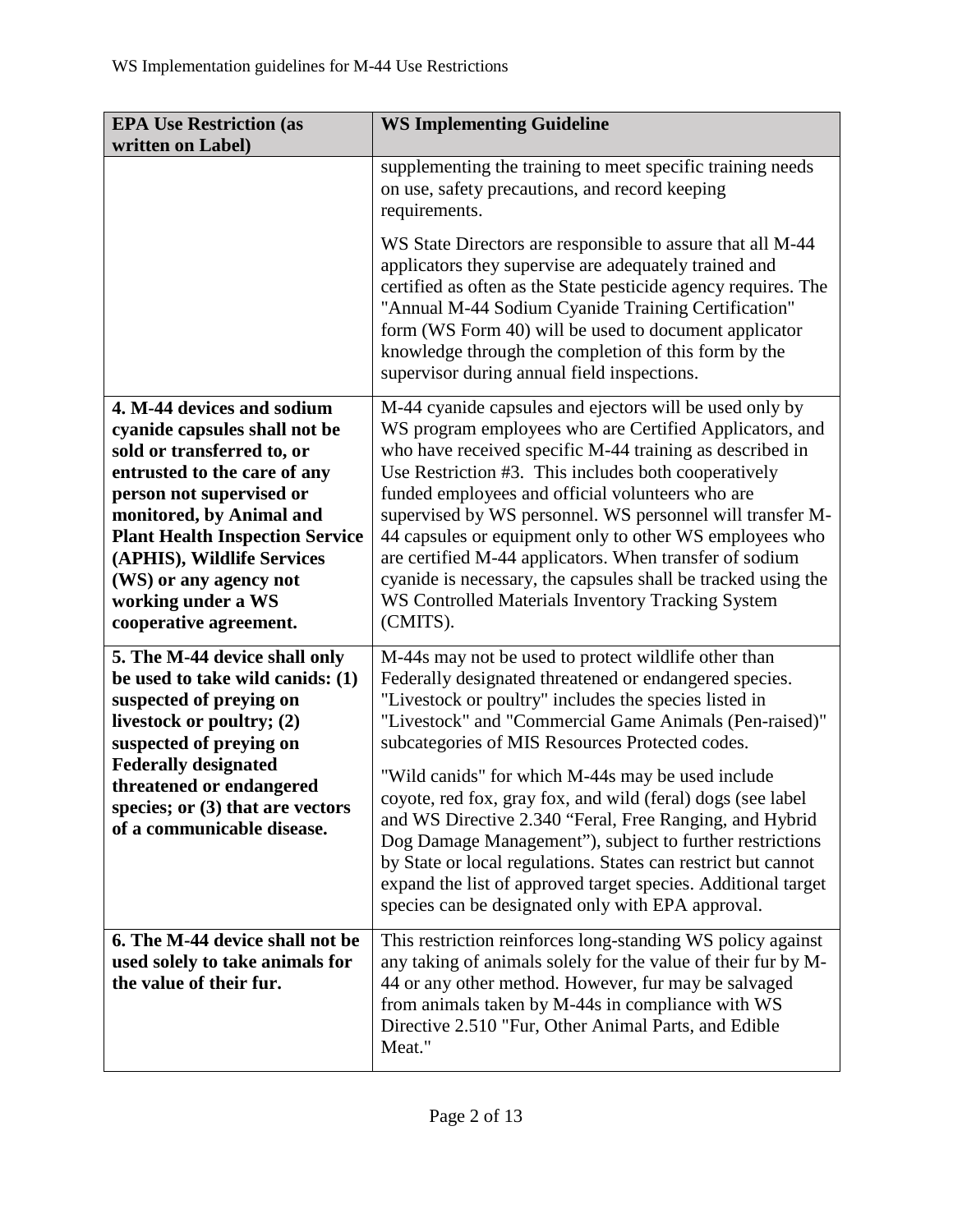| <b>EPA Use Restriction (as</b>                                   | <b>WS Implementing Guideline</b>                                                                                       |
|------------------------------------------------------------------|------------------------------------------------------------------------------------------------------------------------|
| written on Label)                                                |                                                                                                                        |
| 7. The M-44 device shall only                                    | The 7-mile rule applies only to M-44 use for the protection                                                            |
| be used on or within 7 miles of                                  | of livestock or poultry. "Recurrent prior experience of                                                                |
| a ranch unit or allotment                                        | predation on the ranch unit or allotment" means a history of                                                           |
| where losses due to predation                                    | predation that has been documented in MIS records. MIS                                                                 |
| by wild canids are occurring or                                  | documentation of reported or confirmed livestock or poultry                                                            |
| where losses can be reasonably                                   | losses, on a MIS Direct Control Work Task or a MIS                                                                     |
| expected to occur based upon                                     | Technical Assistance Work Task, constitutes "full                                                                      |
| recurrent prior experience of                                    | documentation of livestock depredations, including                                                                     |
| predation on the ranch unit or                                   | evidence that losses were caused by wild canids."                                                                      |
| allotment.                                                       |                                                                                                                        |
|                                                                  | WS personnel will place M-44s only on properties                                                                       |
| <b>Full documentation of livestock</b>                           | identified in "Work Initiation Document for Wildlife                                                                   |
| depredation, including<br>evidence that such losses were         | Damage Management" (WS Forms 12A, 12B, and 12C)                                                                        |
|                                                                  | signed by the property owner or manager, or as developed                                                               |
| caused by wild canids, will be                                   | in work plans for work on public lands. M-44 use must be<br>specifically authorized through a signed written agreement |
| required before applications of<br>the M-44 are undertaken. This | or through provisions in work plans with cooperating                                                                   |
| use restriction is not applicable                                | agencies. Each WS Specialist is responsible for determining                                                            |
| when wild canids are                                             | the boundaries of properties covered by control agreements,                                                            |
| controlled to protect Federally                                  | and to place M-44s only where authorized by the                                                                        |
| designated threatened or                                         | agreement.                                                                                                             |
| endangered species or are                                        |                                                                                                                        |
| vectors of a communicable                                        |                                                                                                                        |
| disease.                                                         |                                                                                                                        |
|                                                                  |                                                                                                                        |
| 8. The M-44 device shall not be                                  | Compliance with this rule requires common sense and good                                                               |
| used: $(1)$ in areas within                                      | judgment as well as input from local sources regarding                                                                 |
| national forests or other                                        | public use and seasonal variations in such use. Regardless                                                             |
| <b>Federal lands set aside for</b>                               | of any other consideration, every effort will be made to                                                               |
| recreational use, $(2)$ in areas                                 | avoid areas of heavy public use and unnecessary public                                                                 |
| where exposure to the public                                     | exposure. The exclusion of M-44s from prairie dog towns                                                                |
| and family and pets is                                           | (item 3) is intended to protect black-footed ferrets.                                                                  |
| probable, (3) in prairie dog                                     | M-44s may be used on Federal lands except in areas                                                                     |
| towns, or (4) except for the                                     | specifically designated for recreational use. M-44 non-use                                                             |
| protection of Federally                                          | areas on public lands will be identified through interagency                                                           |
| designated threatened or                                         | consultations at the WS State office or District office level;                                                         |
| endangered species, in National                                  | such non-use areas will include beaches, campgrounds and                                                               |
| or State Parks; National or                                      | locations where seasonal use such as hunting occurs.                                                                   |
| <b>State Monuments; federally</b>                                | Consultations are not needed for types of lands where M-                                                               |
| designated wilderness areas;                                     | 44s will never be used; see list in Use Restriction #8, item                                                           |
| and wildlife refuge areas.                                       | (4). "Wildlife refuge areas" means officially designated                                                               |
| To determine whether the                                         | Federal or State wildlife refuges or wildlife management                                                               |
| applicable land management                                       | areas that are identified as such by appropriate signs and                                                             |
| agency has set aside any area                                    |                                                                                                                        |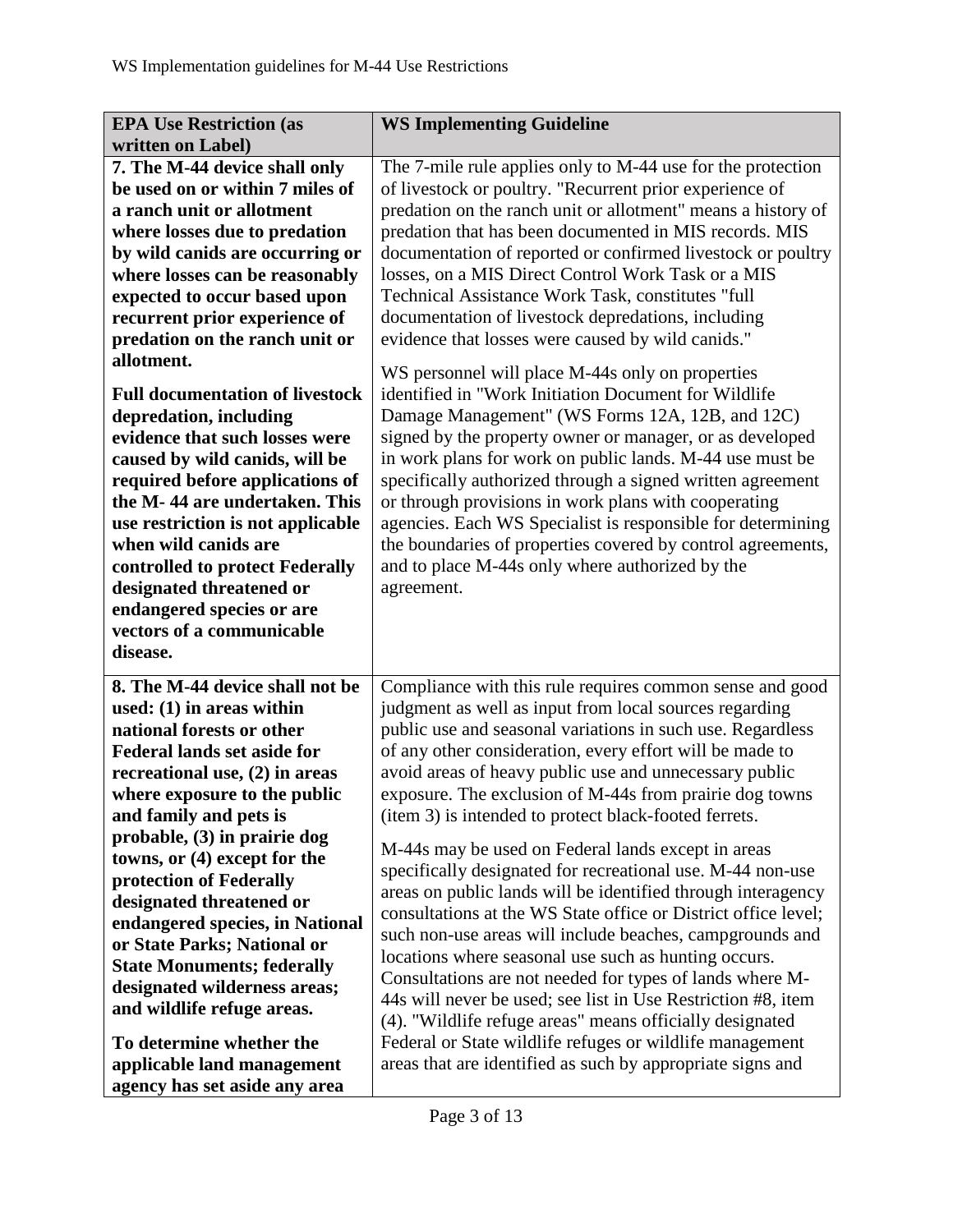| <b>EPA Use Restriction (as</b>    | <b>WS Implementing Guideline</b>                             |
|-----------------------------------|--------------------------------------------------------------|
| written on Label)                 |                                                              |
| on Federal Lands for              | maps.                                                        |
| recreational use either on a      |                                                              |
| permanent or temporary basis,     | WS will coordinate quarterly with the land management        |
| the APHIS State Director or       | agency to determine where M-44s may or may not be used       |
| his/her designated                | on public lands in certain areas. These quarterly contacts   |
| representative who are            | can be made through workplan meetings, telephone             |
| considering authorizing or are    | conversations, in person, or email. Within 30 days after     |
| responsible for ongoing use of    | each quarterly contact, WS needs to provide written          |
| M-44 capsules on public lands,    | documentation of the land management agency's                |
| must contact each applicable      | determination of any identified set aside recreation areas   |
| land management agency            | (i.e. projected or current areas).                           |
| quarterly to determine whether    | Quarterly contacts will also allow for addressing the use of |
| any portions of the projected     | M-44's and unscheduled events that were not planned or       |
| or current M-44 use areas are,    | discussed during the annual workplan meetings. For WS        |
| or are to be, set aside for       | offices with no plans for use of M-44s on public lands,      |
| recreational use. Within 30-      | quarterly contacts are not necessary.                        |
| days of that contact, the APHIS   |                                                              |
| <b>State Director, or his/her</b> | M-44s will not be placed within 0.5 mile of occupied         |
| designated representative,        | residences except for those belonging to a cooperator who    |
| must provide the applicable       | has requested the use of M-44s and has signed a Work         |
| land management agency with       | Initiation Document. Within properties where its use is      |
| written documentation             | authorized, the M-44 device shall not be used in areas       |
| specifying the applicable land    | where exposure to the public and family and pets is          |
| management agency's               | probable per Use Restriction 8(2). WS will notify the owner  |
| determinations of what            | or lessee occupying any residence at or near 0.5 mile        |
| projected or current M-44 use     | perimeter of an M-44 device of their use in the area.        |
| areas are to be set aside for     | Notification must be in a manner that ensures that the       |
| recreational use. For purposes    | message was delivered and receipt acknowledged. A            |
| of this Use Restriction, areas    | voicemail message or note on the door does not constitute    |
| set aside for recreational use    | notification for this purpose.                               |
| include areas where and when      | Documentation of the notification as defined above will be   |
| there are scheduled               | maintained by the applicator and filed with the state        |
| recreational events, areas        | Wildlife Services office no later than 14 days after         |
| identified on maps with           | placement. Documentation must include: name of person        |
| "recreation" in the title, areas  | notified, manner in which notified (telephone, in person,    |
| where developed or known          | email with response, certified mail delivery receipt), date  |
| camping occurs, areas near        | and time the notification took place. The                    |
| designated or known               | USDA/APHIS/WS "M-44 Device for Local Predator                |
| recreational trail heads and      | Control" Fact Sheet can be provided as supplemental          |
| designated or known vehicle       | information when notifying persons in nearby areas.          |
| access sites.                     |                                                              |
|                                   | The identity of the Cooperator and of the Cooperator's       |
|                                   | property, must not be shared directly with the notified      |
|                                   | individuals due to federal privacy protection rules, unless  |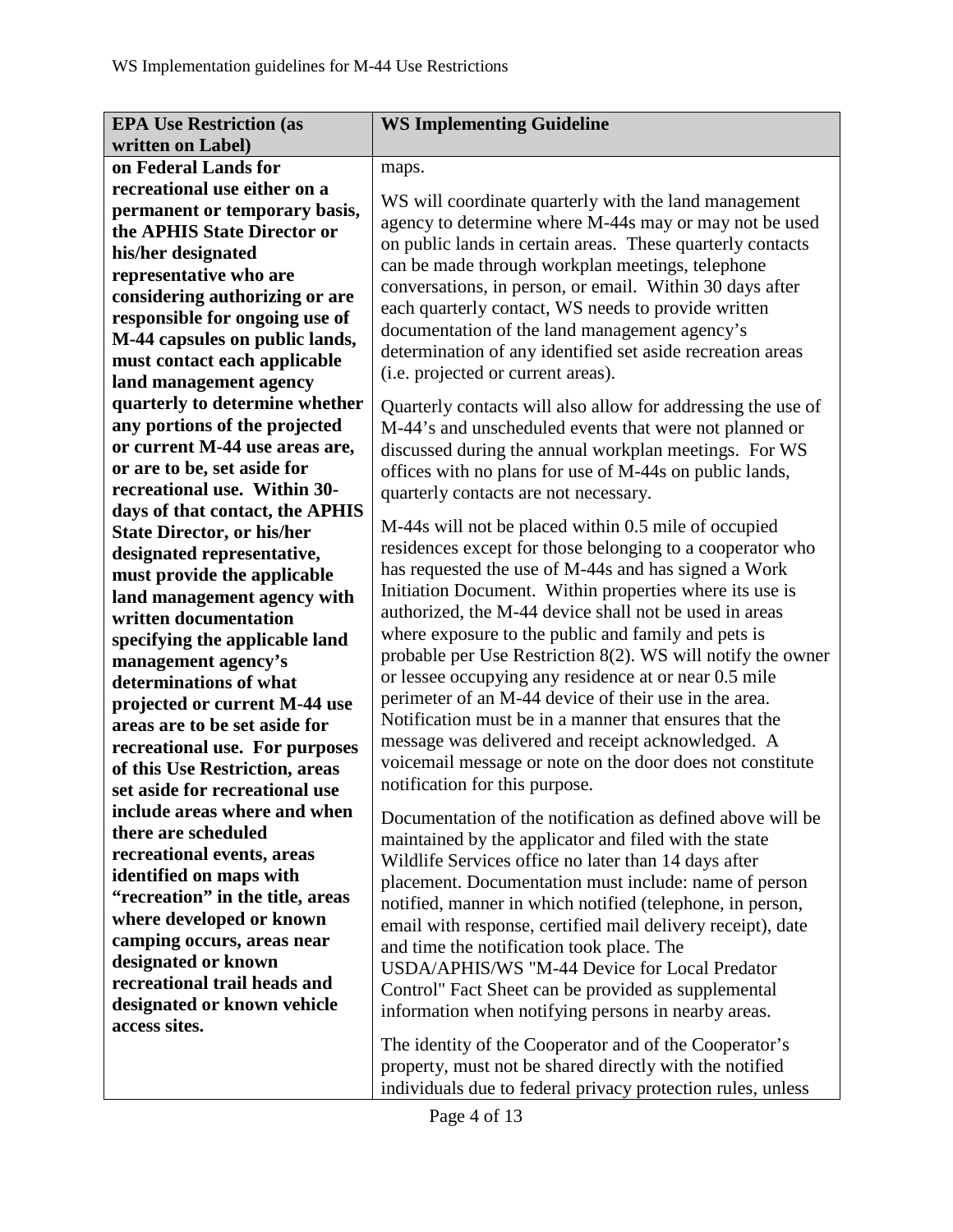| <b>EPA Use Restriction (as</b><br>written on Label)        | <b>WS Implementing Guideline</b>                                                                                                                                                                                                                                                                                                                                                                                                                                                                                                                                                                                                                                                                                                       |
|------------------------------------------------------------|----------------------------------------------------------------------------------------------------------------------------------------------------------------------------------------------------------------------------------------------------------------------------------------------------------------------------------------------------------------------------------------------------------------------------------------------------------------------------------------------------------------------------------------------------------------------------------------------------------------------------------------------------------------------------------------------------------------------------------------|
|                                                            | the Cooperator has authorized disclosure.                                                                                                                                                                                                                                                                                                                                                                                                                                                                                                                                                                                                                                                                                              |
|                                                            | WS personnel should accurately identify property<br>boundaries where M-44 devices are to be placed. If the<br>property boundaries are not clearly posted, or the landowner<br>or lessor is unable to accurately identify the property<br>boundaries, WS personnel shall use electronic mapping or<br>aerial imagery to identify: a) property boundaries to ensure<br>devices are placed on the property covered by the<br>agreement; and b) residences to ensure none are within 0.5<br>mile of the device and to further identify those at or near the<br>0.5 mile perimeter that require notification. Buildings that<br>are obviously abandoned or not actively occupied are not<br>residences for purposes of this interpretation. |
| 9. The M-44 device shall not be                            | WS personnel will use all control methods including M-44s                                                                                                                                                                                                                                                                                                                                                                                                                                                                                                                                                                                                                                                                              |
| used in areas where federally                              | in ways that minimize adverse impacts to nontarget animals                                                                                                                                                                                                                                                                                                                                                                                                                                                                                                                                                                                                                                                                             |
| listed threatened or                                       | and the environment and will conduct Section 7<br>consultations with U.S. Fish and Wildlife Service as                                                                                                                                                                                                                                                                                                                                                                                                                                                                                                                                                                                                                                 |
| endangered animal species<br>might be adversely affected.  | required. In addition to consideration of potential impacts to                                                                                                                                                                                                                                                                                                                                                                                                                                                                                                                                                                                                                                                                         |
| Each applicator shall be issued                            | federally listed threatened and endangered species before                                                                                                                                                                                                                                                                                                                                                                                                                                                                                                                                                                                                                                                                              |
| a map, prepared by or in                                   | placing M-44s (see the label), WS applicators also will                                                                                                                                                                                                                                                                                                                                                                                                                                                                                                                                                                                                                                                                                |
| consultation with the U.S. Fish                            | consider impacts on State-listed species as well as Federal                                                                                                                                                                                                                                                                                                                                                                                                                                                                                                                                                                                                                                                                            |
| and Wildlife Service, which                                | and State species that are candidates for listing.                                                                                                                                                                                                                                                                                                                                                                                                                                                                                                                                                                                                                                                                                     |
| clearly indicates such areas.                              |                                                                                                                                                                                                                                                                                                                                                                                                                                                                                                                                                                                                                                                                                                                                        |
|                                                            | Maps for listed threatened and endangered species or                                                                                                                                                                                                                                                                                                                                                                                                                                                                                                                                                                                                                                                                                   |
| (1) Except as provided in<br>paragraph (2) below, the M-44 | experimental populations will be obtained by each State<br>Director from appropriate FWS Endangered Species                                                                                                                                                                                                                                                                                                                                                                                                                                                                                                                                                                                                                            |
| device shall not be used in                                | personnel if possible. Alternatively, maps may be prepared                                                                                                                                                                                                                                                                                                                                                                                                                                                                                                                                                                                                                                                                             |
| areas occupied by any federally                            | jointly by WS and FWS personnel. Where FWS personnel                                                                                                                                                                                                                                                                                                                                                                                                                                                                                                                                                                                                                                                                                   |
| listed threatened or                                       | are unavailable or unable to cooperate in this activity, the                                                                                                                                                                                                                                                                                                                                                                                                                                                                                                                                                                                                                                                                           |
| endangered species or any                                  | State Director will prepare appropriate maps and will                                                                                                                                                                                                                                                                                                                                                                                                                                                                                                                                                                                                                                                                                  |
| federally listed experimental                              | provide copies to FWS Endangered Species and State                                                                                                                                                                                                                                                                                                                                                                                                                                                                                                                                                                                                                                                                                     |
| populations as set forth in the                            | wildlife agency offices whenever new or updated maps are                                                                                                                                                                                                                                                                                                                                                                                                                                                                                                                                                                                                                                                                               |
| most current versions of maps                              | distributed to M-44 applicators. Also, each applicator must                                                                                                                                                                                                                                                                                                                                                                                                                                                                                                                                                                                                                                                                            |
| that have been prepared or                                 | be aware of specific areas closed to M-44 use, as shown in                                                                                                                                                                                                                                                                                                                                                                                                                                                                                                                                                                                                                                                                             |
| approved by the U.S. Fish and                              | "Endangered Species Considerations" on the label.                                                                                                                                                                                                                                                                                                                                                                                                                                                                                                                                                                                                                                                                                      |
| Wildlife Service (FWS). At the                             | Endangered species maps are not needed in states or areas                                                                                                                                                                                                                                                                                                                                                                                                                                                                                                                                                                                                                                                                              |
| time of application, the                                   | where no vulnerable threatened or endangered species exist,                                                                                                                                                                                                                                                                                                                                                                                                                                                                                                                                                                                                                                                                            |
| applicator must be in                                      | as determined by informal consultations between WS and                                                                                                                                                                                                                                                                                                                                                                                                                                                                                                                                                                                                                                                                                 |
| possession of the most current                             | Federal and/or State endangered species offices.                                                                                                                                                                                                                                                                                                                                                                                                                                                                                                                                                                                                                                                                                       |
| map, if such map exists, that                              |                                                                                                                                                                                                                                                                                                                                                                                                                                                                                                                                                                                                                                                                                                                                        |
| covers the application site. If                            |                                                                                                                                                                                                                                                                                                                                                                                                                                                                                                                                                                                                                                                                                                                                        |
| maps covering<br>the                                       |                                                                                                                                                                                                                                                                                                                                                                                                                                                                                                                                                                                                                                                                                                                                        |
| application site do not exist,                             |                                                                                                                                                                                                                                                                                                                                                                                                                                                                                                                                                                                                                                                                                                                                        |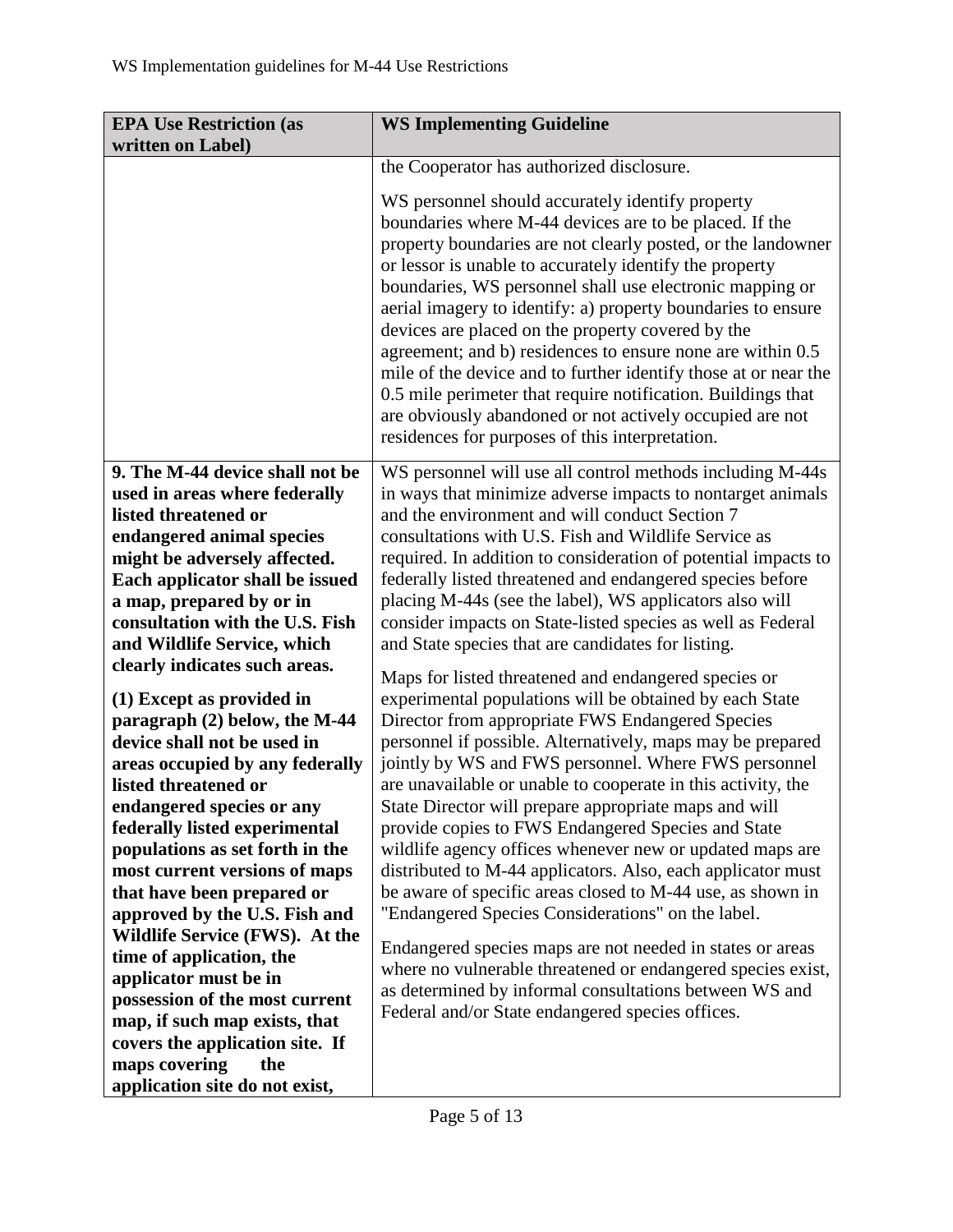| <b>EPA Use Restriction (as</b><br>written on Label)                                                                                                                                                                                                                                                                                                                                                                                                                                                                                                                       | <b>WS Implementing Guideline</b>                                                                                                                                                                                                                                                                                                                                                                                                                                    |
|---------------------------------------------------------------------------------------------------------------------------------------------------------------------------------------------------------------------------------------------------------------------------------------------------------------------------------------------------------------------------------------------------------------------------------------------------------------------------------------------------------------------------------------------------------------------------|---------------------------------------------------------------------------------------------------------------------------------------------------------------------------------------------------------------------------------------------------------------------------------------------------------------------------------------------------------------------------------------------------------------------------------------------------------------------|
| then the M-44 applicator must,<br>prior to application, consult<br>with FWS to determine<br>whether the application site is<br>in an area occupied by listed<br>animal species.<br>Any use of<br>the M-44 thereafter shall be<br>consistent with any conditions<br>or limitations provided by<br><b>FWS through such</b><br>consultation.                                                                                                                                                                                                                                 |                                                                                                                                                                                                                                                                                                                                                                                                                                                                     |
| (2) Notwithstanding paragraph<br>$(1)$ , the M-44 device may be<br>used in areas occupied by<br>endangered, threatened, or<br>experimental populations if use<br>in such areas a) has been<br>addressed by FWS in special<br>regulations pursuant to section<br>4(d) of the ESA, in<br>requirements imposed through<br>incidental take statements or<br>incidental take permits, or in<br>other applicable agreements<br>with the FWS, and b) the<br>applicator's use of the M-44 is<br>consistent with any conditions<br>or limitations provided by<br>FWS for such use. |                                                                                                                                                                                                                                                                                                                                                                                                                                                                     |
| 10. One person other than the<br>individual applicator shall have<br>knowledge of the exact<br>placement location of all M-44<br>devices in the field.                                                                                                                                                                                                                                                                                                                                                                                                                    | This rule will be met by WS personnel providing copies of<br>the initial placement and any subsequent changes of M-44<br>GPS locations as soon as possible, but no later than 14 days<br>after placement. This M-44 coordinate information shall be<br>sent to the applicator's supervisor by electronic or hard<br>copy delivery. It is not required that anyone beyond the<br>certified applicator be present during placement or<br>replacement of M-44 devices. |
| 11. In areas where more than<br>one governmental agency is<br>authorized to place M-44<br>devices, the agencies shall                                                                                                                                                                                                                                                                                                                                                                                                                                                     | As a general policy, WS will not use M-44s on any property<br>where persons other than WS personnel are using them.<br>Each exception to this rule will be authorized in writing by<br>the supervisor or State Director before any M-44s are set by                                                                                                                                                                                                                 |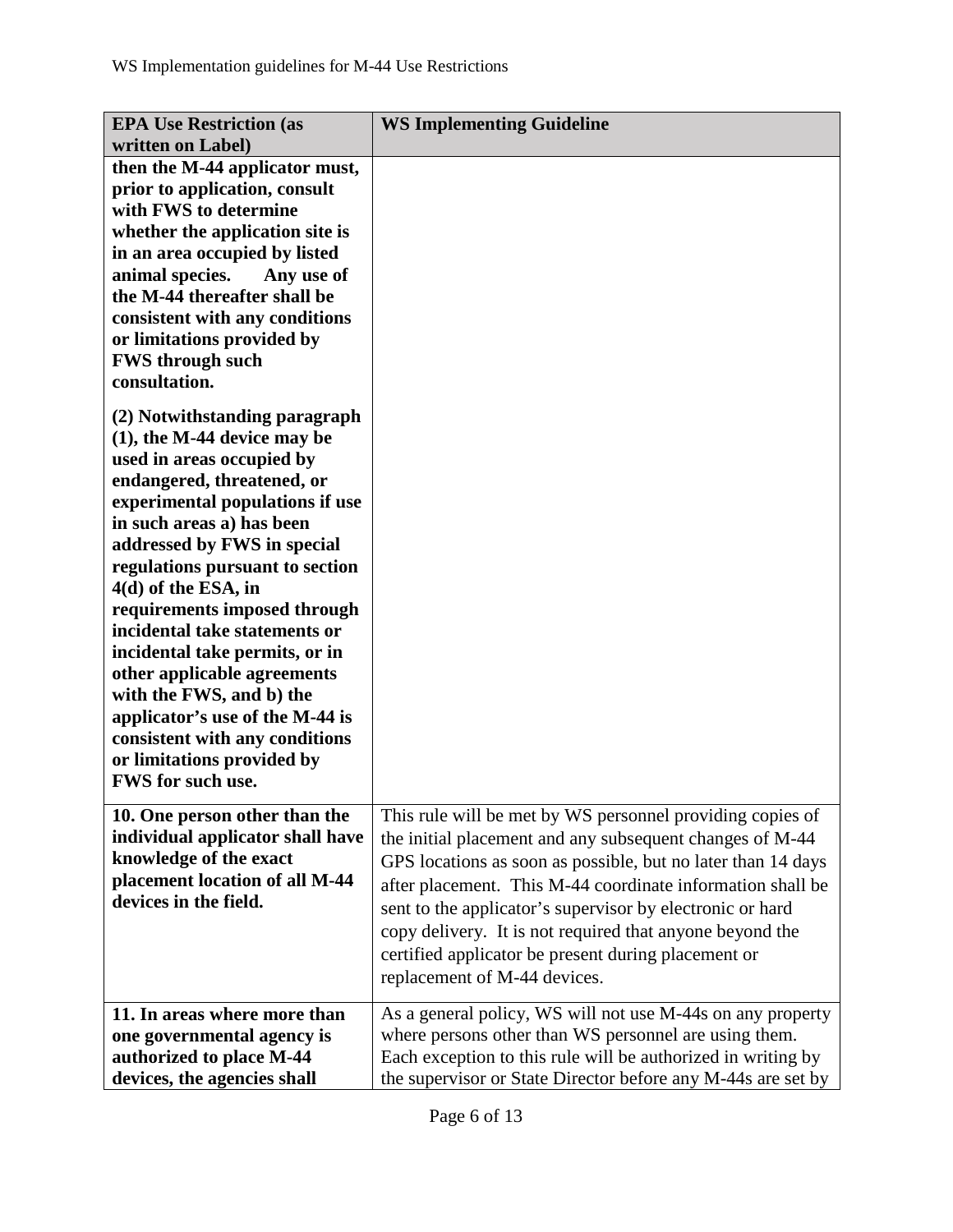| <b>EPA Use Restriction (as</b><br>written on Label)                                                                                                                                                                                                                | <b>WS Implementing Guideline</b>                                                                                                                                                                                                                                                                                                                                                                                                                                                                                                                                                                                                                                              |
|--------------------------------------------------------------------------------------------------------------------------------------------------------------------------------------------------------------------------------------------------------------------|-------------------------------------------------------------------------------------------------------------------------------------------------------------------------------------------------------------------------------------------------------------------------------------------------------------------------------------------------------------------------------------------------------------------------------------------------------------------------------------------------------------------------------------------------------------------------------------------------------------------------------------------------------------------------------|
| exchange placement<br>information and other relevant<br>facts to ensure that the<br>maximum number of M-44s<br>allowed is not exceeded.                                                                                                                            | WS personnel. In such exceptional cases where WS and<br>other governmental agencies or private individuals are<br>using M-44s concurrently, WS personnel will communicate<br>with other users sufficiently to ensure that the maximum<br>number of M-44s placed by all users does not exceed the<br>totals set forth in Use Restrictions #15 and #16.                                                                                                                                                                                                                                                                                                                         |
| 12. The M-44 device shall not<br>be placed within 200 feet of any<br>lake, stream, or other body of<br>water, provided that natural<br>depression areas which catch<br>and hold rainfall for short<br>periods of time shall not be<br>considered "bodies of water" | This rule is designed to protect nontarget animals, including<br>humans and their pets, which may be attracted to bodies of<br>water. In addition to avoiding M-44 placements within 200<br>feet of water bodies, WS personnel will avoid using M-44s<br>where exposure to nontarget animals, the public and family<br>pets is probable.<br>Dry irrigation ditches and water troughs are not "bodies of<br>water" for purposes of this Use Restriction.                                                                                                                                                                                                                       |
| for purposes of this restriction.                                                                                                                                                                                                                                  | Avoidance of hazard to humans and nontarget animals may<br>require at times that M-44 sets be more than 200 feet away<br>from water. Wherever uncertainty exists about the<br>suitability of specific placement locations, applicators<br>should consult with their supervisors before placing M-44s.<br>(See Use Restriction #14).                                                                                                                                                                                                                                                                                                                                           |
| 13. The M-44 device shall not<br>be placed in areas where food<br>crops are planted.                                                                                                                                                                               | In 40 FR 44726-44739 (9/29/75), EPA Administrator<br><b>Russell Train indicated:</b><br>"4. there was no basis in the record for extending<br>the use of the M-44 to protect "agricultural crops,"<br>since that would encompass a rather large,<br>undefined area of use. The purpose of this<br>Restriction #8 is not to protect crops, but to protect<br>people who work in the field and, in some cases,<br>those people who eat food products from the field.<br>This restriction does not prohibit placement in areas<br>adjacent to the field which are less likely to result in<br>human exposure to injury."<br>(Note: The M-44s can be placed in areas only for the |
| 14. The M-44 device shall be                                                                                                                                                                                                                                       | purposes identified in Use Restriction #5.)<br>"Public road or pathway" generally means a road or trail                                                                                                                                                                                                                                                                                                                                                                                                                                                                                                                                                                       |
| placed at least at a 50-foot<br>distance or at such a greater<br>distance from any public road<br>or pathway as may be<br>necessary to remove it from                                                                                                              | that is identified as such on maps, is open to unrestricted<br>public access and maintained by a government or public<br>entity. A pickup track or livestock path is not a "public road<br>or pathway" for purposes of this rule. Any uncertainty about<br>specific public roads or pathways on public lands should be                                                                                                                                                                                                                                                                                                                                                        |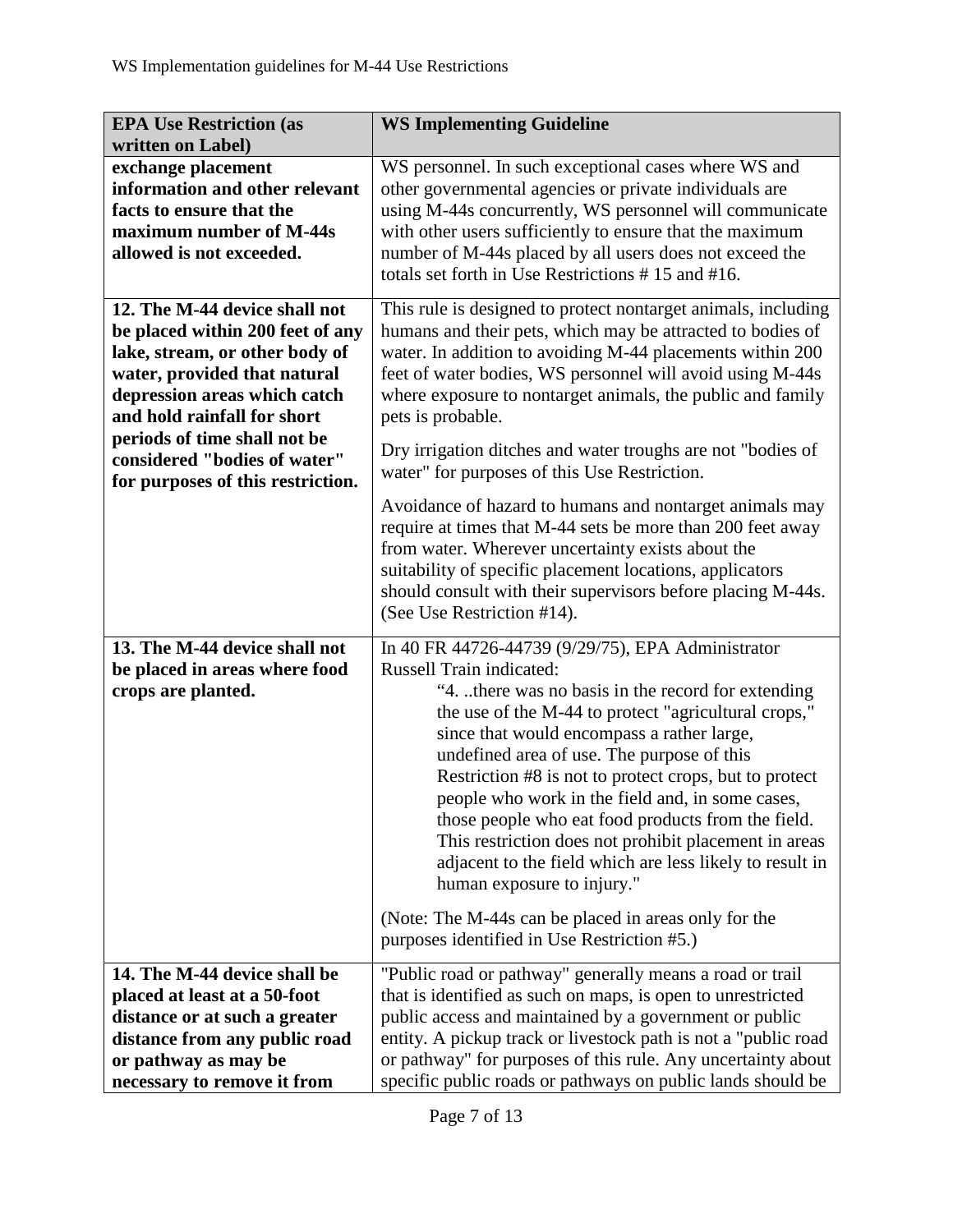| <b>EPA Use Restriction (as</b><br>written on Label)                                                                                                                                                                                                    | <b>WS Implementing Guideline</b>                                                                                                                                                                                                                                                                                                                                                                                                                                                                                                                                                                                                                                                                                                                                                                                                                                                                                                                                                                                                                                                                                                |
|--------------------------------------------------------------------------------------------------------------------------------------------------------------------------------------------------------------------------------------------------------|---------------------------------------------------------------------------------------------------------------------------------------------------------------------------------------------------------------------------------------------------------------------------------------------------------------------------------------------------------------------------------------------------------------------------------------------------------------------------------------------------------------------------------------------------------------------------------------------------------------------------------------------------------------------------------------------------------------------------------------------------------------------------------------------------------------------------------------------------------------------------------------------------------------------------------------------------------------------------------------------------------------------------------------------------------------------------------------------------------------------------------|
| sight of persons and domestic<br>animals using any such public<br>road or pathway.                                                                                                                                                                     | resolved through informal consultation with local land<br>management agency personnel. In this regard, WS<br>personnel will avoid placing M-44s in any location where<br>exposure to the public and family pets is probable (Use<br>Restriction #8).                                                                                                                                                                                                                                                                                                                                                                                                                                                                                                                                                                                                                                                                                                                                                                                                                                                                            |
|                                                                                                                                                                                                                                                        | The out-of-sight rule means that if a person using only the<br>un-aided eye, that is standing on the road could direct<br>another person in the field directly to the M-44 device; this<br>would not meet the out-of-sight rule. This rule applies to M-<br>44 devices, not warning signs. An applicator who is<br>uncertain as to whether or not a specific road or pathway is<br>considered public will consult with the supervisor before<br>placing M -44s in that area.                                                                                                                                                                                                                                                                                                                                                                                                                                                                                                                                                                                                                                                    |
| 15. The maximum density of<br>M-44s placed in any 100 acre<br>pasture land areas shall not<br>exceed 10; and the density in<br>any 1 square mile of open<br>range shall not exceed 12.                                                                 | "Pasture land" is fenced land that produces forage for<br>consumption by grazing animals. Fence rows around the<br>pasture are considered as part of the pasture for purposes of<br>this rule. "Open range" is unfenced grazing land, and one<br>(1) square mile contains 640 acres.<br>Application of this standard to field situations requires that<br>WS specialists know property boundaries where M-44s are<br>being placed. In general, WS personnel will use the<br>minimum number of M-44s needed to achieve project<br>objectives. This Use Restriction could be interpreted to<br>allow a maximum of 64 M-44s to be placed in one square<br>mile of fenced pasture. However, rarely, if ever, would a<br>WS specialist use so many M-44s. In the unlikely case<br>where WS specialists need to set a number of M-44s,<br>approaching the limits specified in this restriction,<br>specialists will not place more M-44s than are authorized<br>here and in Use Restriction #16. Any apparent<br>contradictions between Use Restrictions #15 and #16 will<br>be resolved by complying with the more restrictive rule. |
| 16. No M-44 device shall be<br>placed within 30 feet of a<br>livestock carcass used as a<br>draw station. No more than<br>four M-44 devices shall be<br>placed per draw station and no<br>more than five draw stations<br>shall be operated per square | This restriction is intended to protect nontarget animals that,<br>like target predators, also may be attracted to a carcass. WS<br>applicators will not place M-44s within 30 feet of any<br>livestock or other animal carcass with meat or viscera<br>attached, regardless of whether or not the carcass is<br>intended to be a draw station.<br>M-44s placed more than 30 feet away from livestock<br>carcasses may, over time, come to violate this rule if                                                                                                                                                                                                                                                                                                                                                                                                                                                                                                                                                                                                                                                                 |
| mile.                                                                                                                                                                                                                                                  | scavengers drag the carcasses toward M-44 sets. This                                                                                                                                                                                                                                                                                                                                                                                                                                                                                                                                                                                                                                                                                                                                                                                                                                                                                                                                                                                                                                                                            |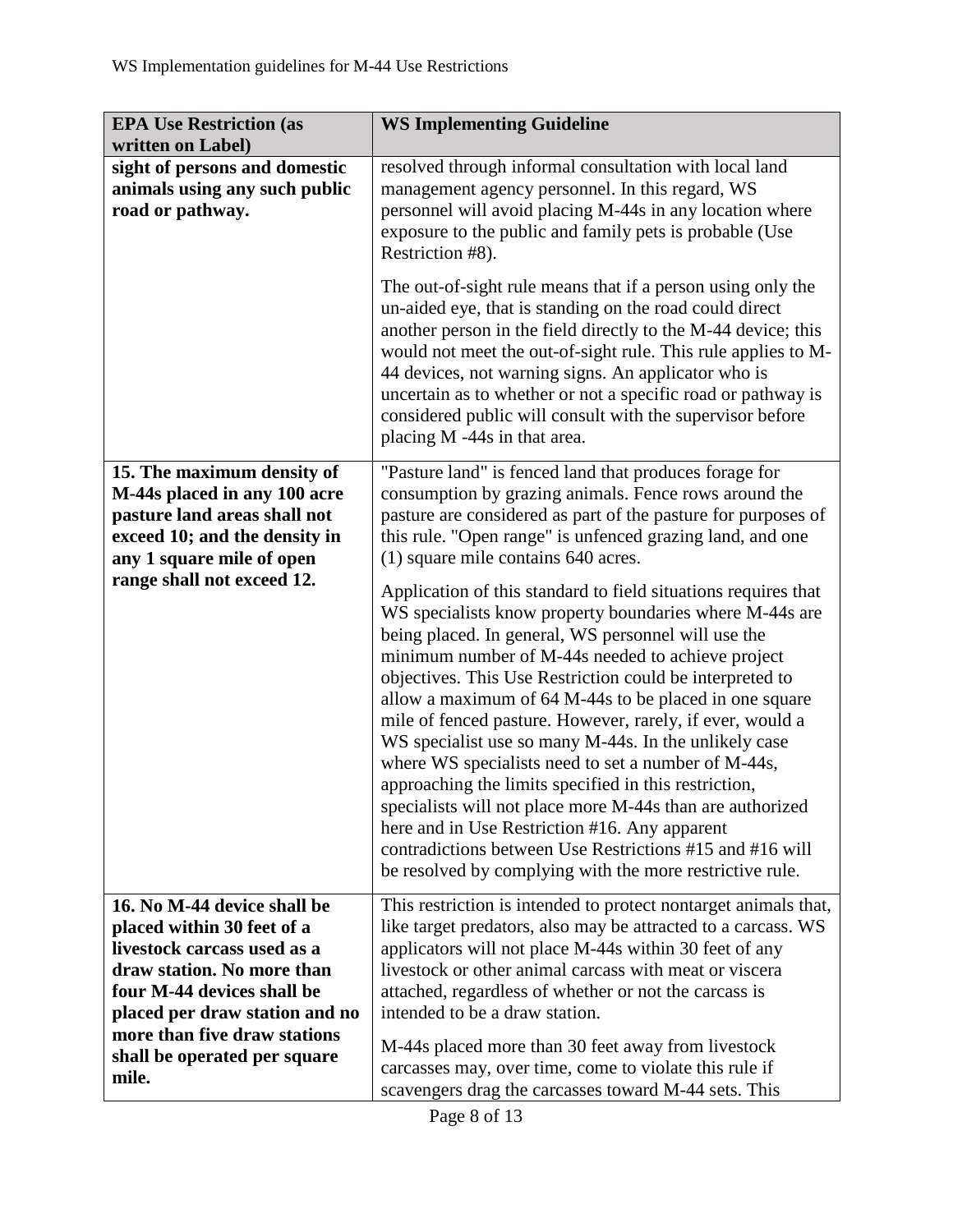| <b>EPA Use Restriction (as</b><br>written on Label)                                                                                                                                                                                                 | <b>WS Implementing Guideline</b>                                                                                                                                                                                                                                                                                                                                                                                                                                                                                                                                                                                                                                                                                                                                                                                                                                                                                                                                                                         |
|-----------------------------------------------------------------------------------------------------------------------------------------------------------------------------------------------------------------------------------------------------|----------------------------------------------------------------------------------------------------------------------------------------------------------------------------------------------------------------------------------------------------------------------------------------------------------------------------------------------------------------------------------------------------------------------------------------------------------------------------------------------------------------------------------------------------------------------------------------------------------------------------------------------------------------------------------------------------------------------------------------------------------------------------------------------------------------------------------------------------------------------------------------------------------------------------------------------------------------------------------------------------------|
|                                                                                                                                                                                                                                                     | problem can be minimized by staking carcasses to keep<br>them from moving. M-44 applicators are responsible for<br>taking all reasonable precautions to ensure that no carcass<br>or parts of any carcass are moved to within 30 feet of any<br>M-44 device. The number of M-44 devices used with draw<br>stations will not exceed the number authorized in either Use<br>Restriction #15 or #16. Apparent contradictions between<br>these rules will be resolved by using the limit imposed<br>under the more restrictive rule.                                                                                                                                                                                                                                                                                                                                                                                                                                                                         |
| 17. Supervisors of applicators<br>shall check the records,<br>warning signs, and M-44<br>devices of each applicator at<br>least once a year to verify that<br>all applicable laws, regulations,<br>and restrictions are being<br>strictly followed. | Required checks will be conducted as part of supervisors'<br>regular oversight, and will be documented on the "Field<br>Inspection Report" (WS Form 82). Additionally,<br>supervisors will complete the "Annual M-44 Sodium<br>Cyanide Training" form (WS Form 40) during annual field<br>inspections to document review of applicator's knowledge<br>of M-44 guidelines and restrictions. Checks may be<br>conducted more often, as necessary in the supervisors'<br>opinion, but each applicator will be checked at least once<br>each year. Inventory and use records of sodium cyanide will<br>be in accordance to the CMITS requirements.                                                                                                                                                                                                                                                                                                                                                           |
| 18. Each M-44 device shall be<br>inspected at least once every<br>week, weather permitting<br>access, to check for<br>interference or unusual<br>conditions and shall be<br>serviced as required.                                                   | This restriction means that M-44 devices must be inspected<br>once during each calendar week. Weekly checks will be<br>made and documented by each applicator using regular MIS<br>(or equivalent replacement in the MIS 2000 system)<br>reporting procedures.<br>Each required M-44 check will be recorded on an MIS<br>"Direct Control Work Task" showing the number of M-44s<br>checked and fired (including 0 if none were fired). M-44s<br>may be checked by cooperating ranchers. Cooperator<br>checks will be limited to visual inspection to determine if<br>devices have been disturbed or pulled, followed by verbal<br>report to the applicator who will submit appropriate MIS<br>documentation. Cooperators may not reset or handle the<br>device and they should not disturb any animal taken with<br>the device.<br>Each required check that cannot be made due to adverse<br>weather or for any other reason should be documented<br>specifically for each property or agreement in MIS. |
| 19. Damaged or nonfunctional<br>M-44 devices shall be removed                                                                                                                                                                                       | Damaged or unserviceable devices (ejector, shell holder,<br>and/or tube) will not be discarded in the field. They will be<br>either removed or replaced by working units, as deemed                                                                                                                                                                                                                                                                                                                                                                                                                                                                                                                                                                                                                                                                                                                                                                                                                      |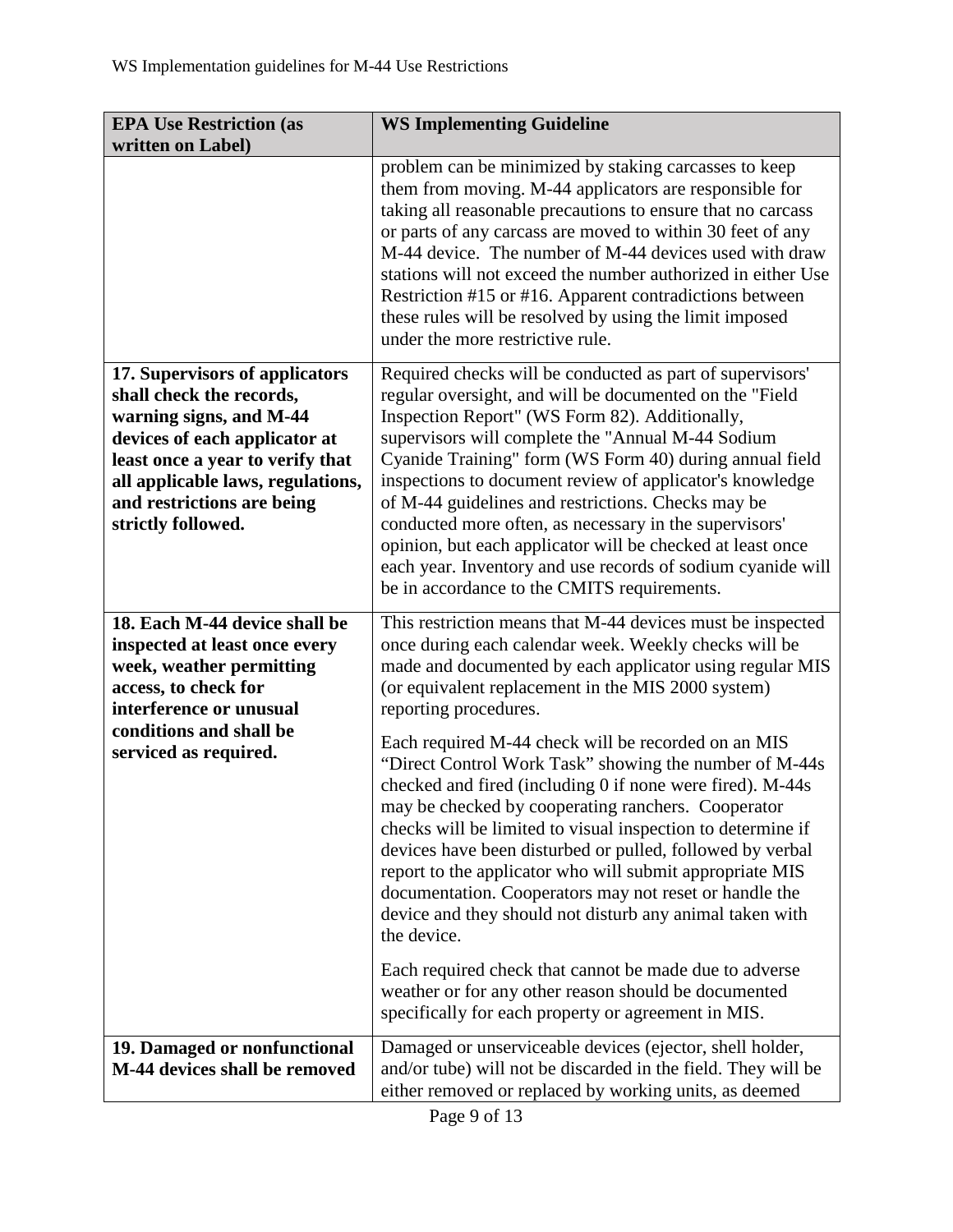| <b>EPA Use Restriction (as</b><br>written on Label)                                                                                                                                                                                                                                                                                                              | <b>WS Implementing Guideline</b>                                                                                                                                                                                                                                                                                                                                                                                                                                                                                                                                                                                                                                                                   |
|------------------------------------------------------------------------------------------------------------------------------------------------------------------------------------------------------------------------------------------------------------------------------------------------------------------------------------------------------------------|----------------------------------------------------------------------------------------------------------------------------------------------------------------------------------------------------------------------------------------------------------------------------------------------------------------------------------------------------------------------------------------------------------------------------------------------------------------------------------------------------------------------------------------------------------------------------------------------------------------------------------------------------------------------------------------------------|
| from the field.                                                                                                                                                                                                                                                                                                                                                  | appropriate by the applicator. Removal or replacement of<br>damaged or nonfunctional M-44 devices requires no special<br>documentation beyond routine reporting in an MIS Direct<br>Work Task of the numbers of units set on the property.                                                                                                                                                                                                                                                                                                                                                                                                                                                         |
| 20. A M-44 device shall be<br>removed from an area if, after<br>30 days, there is no sign that a<br>target predator has visited the<br>site.                                                                                                                                                                                                                     | "Site" in this context means the property described in the<br>work initiation document for wildlife damage management<br>(WS Form 12A, 12B, and 12C). Documentation of<br>predator damage to livestock anywhere on the ranch unit or<br>allotment or other physical evidence of their presence will<br>be regarded as evidence that a target predator has visited the<br>site.                                                                                                                                                                                                                                                                                                                     |
|                                                                                                                                                                                                                                                                                                                                                                  | M-44s will be removed when they are no longer needed.<br>This decision will be made consistent with Use Restriction<br>#7.                                                                                                                                                                                                                                                                                                                                                                                                                                                                                                                                                                         |
| 21. All persons authorized to<br>possess and use sodium cyanide<br>capsules and M-44 devices<br>shall store such capsules and<br>devices under lock and key.                                                                                                                                                                                                     | M-44 capsules and devices will be stored under lock and<br>key at all times when unattended, including when in transit.<br>WS personnel will use locking metal boxes for this purpose.<br>M-44 capsules may be transported in the cab or passenger<br>compartment of a vehicle when in a locked pesticide<br>storage box. Antidote kits may be transported in the cab or<br>passenger compartment of a vehicle, but the kits must not<br>be placed in direct sunlight, or left in intense heat, for any<br>length of time. At the end of the day, M-44 capsules and<br>antidote kits will be locked together in a pesticide storage<br>box.                                                        |
| 22. Used sodium cyanide<br>capsules shall be disposed of by<br>deep burial or at a proper<br>landfill site. Incineration may<br>be used instead of burial for<br>disposal. Place the capsules in<br>an incinerator or refuse hole<br>and burn until the capsules are<br>completely consumed. Capsules<br>may be incinerated using either<br>wood or diesel fuel. | The State Director shall consult with the local state<br>pesticide authority to determine the proper disposal<br>procedures of spent and/or defective capsules. If state<br>pesticide regulations allow deep burial of defective<br>capsules, the capsule shall be pinched with pliers to break<br>the seal prior to burial. M-44 capsules disposal will be<br>documented using the disposal transaction in CMITS.<br>State-sponsored pesticide collection/container disposal<br>programs qualify as proper disposal of M-44 capsules.<br>Also, assistance for M-44 capsule disposal can be provided<br>by the APHIS Safety Health and Environmental Protection<br>Branch (SHEPB) at 301-436-3114. |
| 23. Bilingual warning signs in<br><b>English and Spanish shall be</b><br>used in all areas containing M-                                                                                                                                                                                                                                                         | Most people know nothing about M-44s and their hazards.<br>Warning signs are the first line of defense against accidents.<br>M-44 applicators should use as many warning signs as are                                                                                                                                                                                                                                                                                                                                                                                                                                                                                                              |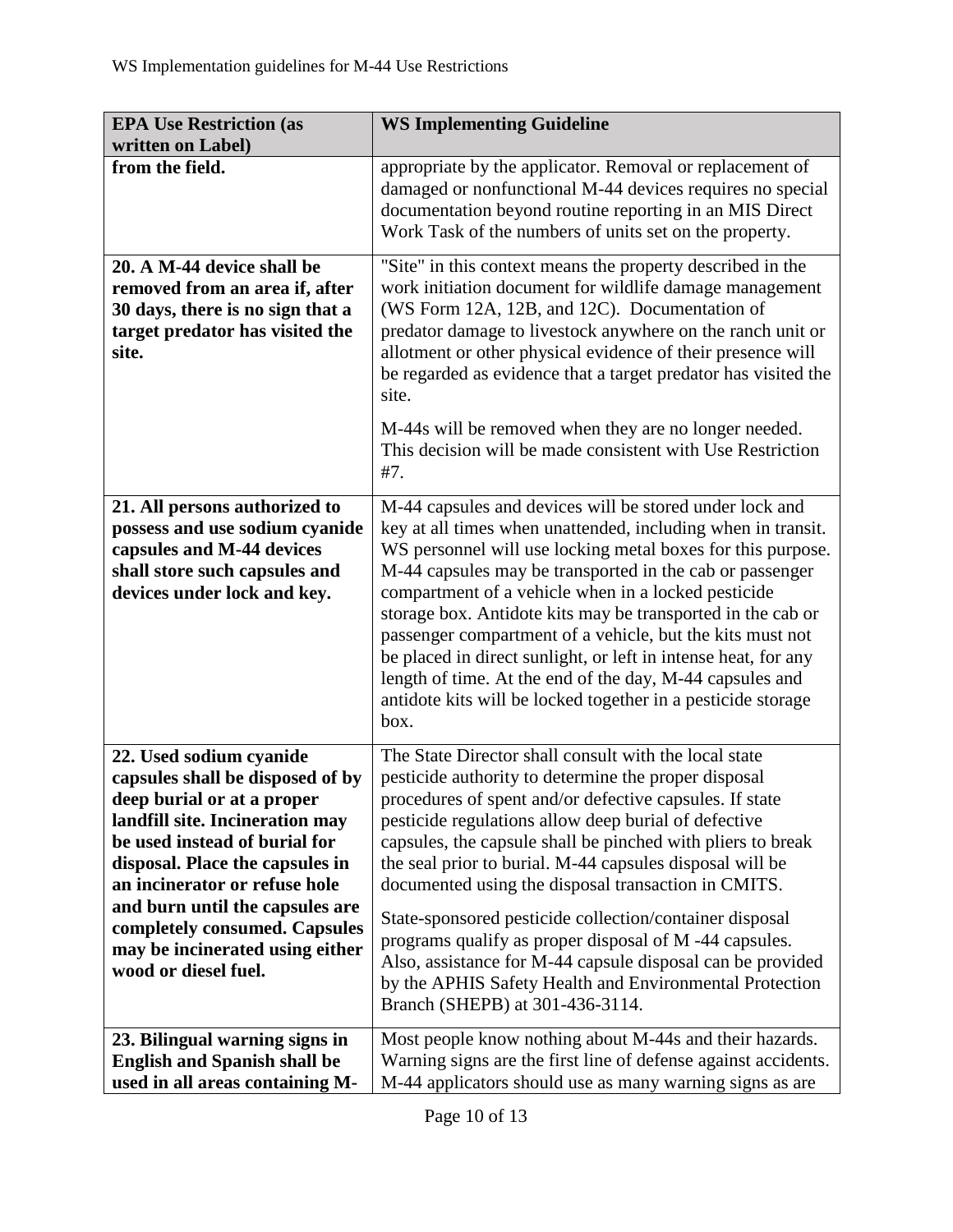| <b>EPA Use Restriction (as</b><br>written on Label)                                                                                                                                                                                                                                                                                                                               | <b>WS Implementing Guideline</b>                                                                                                                                                                                                                                                                                                                                                                                                                                                                                                                                                                                                                                                                                                                                                                                               |
|-----------------------------------------------------------------------------------------------------------------------------------------------------------------------------------------------------------------------------------------------------------------------------------------------------------------------------------------------------------------------------------|--------------------------------------------------------------------------------------------------------------------------------------------------------------------------------------------------------------------------------------------------------------------------------------------------------------------------------------------------------------------------------------------------------------------------------------------------------------------------------------------------------------------------------------------------------------------------------------------------------------------------------------------------------------------------------------------------------------------------------------------------------------------------------------------------------------------------------|
| 44 devices. All such signs shall<br>be removed when M-44 devices<br>are removed.<br>a. Main entrances or<br>commonly used access points to<br>areas in which M-44 devices<br>are set shall be posted with                                                                                                                                                                         | needed to adequately post an area. Weekly inspections of<br>proper placement and legibility of all warning signs is<br>necessary to maintain proper signage and public notification<br>requirements. All warning signs shall be removed when M-<br>44 devices are taken from the field. Be sure to place<br>individual device signs so that the arrow points toward the<br>device.                                                                                                                                                                                                                                                                                                                                                                                                                                             |
| warning signs to alert the<br>public to the toxic nature of the<br>cyanide and to the danger to<br>pets. Signs shall be inspected<br>weekly to ensure their<br>continued presence and ensure<br>that they are conspicuous and<br>legible. b. An elevated sign<br>shall be placed within 25 feet of<br>each individual M-44 device<br>warning persons not to handle<br>the device. | In addition to placing warning signs, applicators must<br>advise resource/land owners of the dangers of sodium<br>cyanide, and the potential for death or injury to people, pets,<br>and livestock if M-44s are misused. Ranchers and<br>landowners are responsible to inform any persons entering<br>their property of the presence and hazards of M-44 devices.<br>In addition, applicators or cooperating landowners should<br>personally warn neighbors and other persons in the area<br>whose free-roaming pets might encounter M-44 devices.<br>The USDA/APHIS/WS "M-44 Device for Local Predator<br>Control" Fact Sheet can be used for these educational<br>purposes.                                                                                                                                                  |
|                                                                                                                                                                                                                                                                                                                                                                                   | On properties where no fence lines exist to identify property<br>boundaries or display warning signs, appropriate warning<br>signs shall be erected to indicate that M-44 devices have<br>been placed on the property ("premise sign") per Use<br>Restriction 23(a). A WS authorized elevated sign ("device"<br>sign") as required by Use Restriction 23(b), must be<br>securely anchored to a stake, post or wire and positioned<br>vertically above ground level or hung from a low hanging<br>tree limb in a manner that renders it clearly visible and<br>noticeable from the device. One elevated device sign will<br>be required for each M-44 device set. WS requires elevated<br>device signs to be placed within 15 feet of each individual<br>M-44 Device, a more stringent requirement than the Use<br>Restriction. |
| 24. Each authorized or licensed<br>applicator shall carry an<br>antidote kit on his person when<br>placing and/or inspecting M-44<br>devices. The kit shall contain at<br>least six pearls of amyl nitrite<br>and instructions on their use.<br><b>Each authorized or licensed</b><br>applicator shall also carry on                                                              | The antidote kit MUST be carried on the applicator's person<br>at all times when placing or inspecting M-44s. The M-44<br>applicator shall write the phone number of the poison<br>control center or local medical treatment facility on the<br>"instructions for obtaining medical help" card in the<br>antidote kit. The applicator should periodically note the<br>expiration date on your antidote kit, and obtain a new kit<br>when the old kit is out of date.                                                                                                                                                                                                                                                                                                                                                           |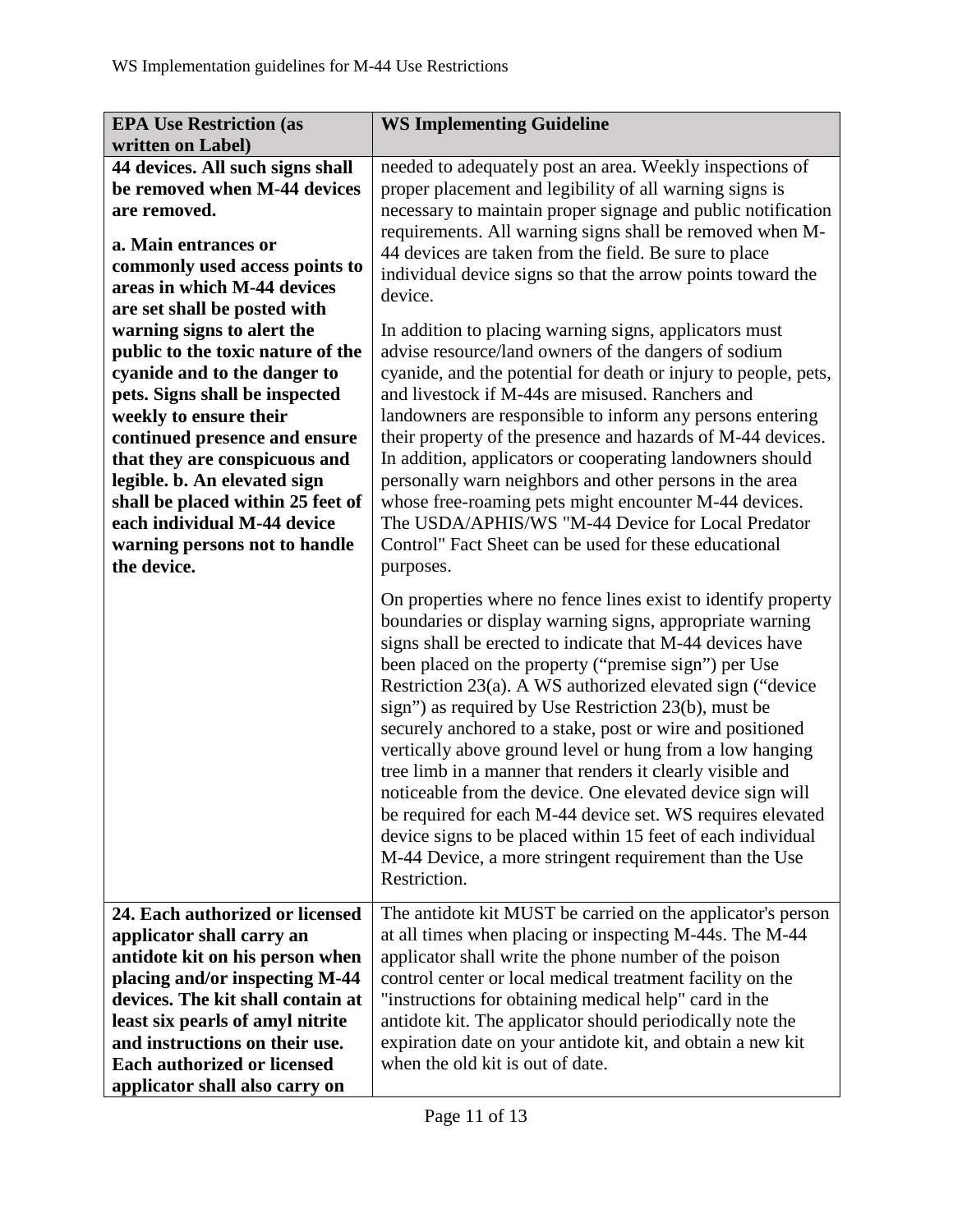| <b>EPA Use Restriction (as</b>                   | <b>WS Implementing Guideline</b>                                                                    |
|--------------------------------------------------|-----------------------------------------------------------------------------------------------------|
| written on Label)<br>his person instructions for |                                                                                                     |
| obtaining medical assistance in                  |                                                                                                     |
| the event of accidental                          |                                                                                                     |
| exposure to sodium cyanide.                      |                                                                                                     |
| 25. In all areas where the use of                | Where local hospitals and medical centers rely on poison                                            |
| the M-44 device is anticipated,                  | control centers for help in treating poisoning cases,                                               |
| local medical people shall be                    | notification of the poison control centers will meet this                                           |
| notified of the intended use.                    | requirement. If hospitals in an applicator's area do not use                                        |
| This notification may be                         | or have access to a poison control center, hospitals and                                            |
| through a poison control                         | medical clinics should be notified individually. Such                                               |
| center, local medical society,                   | written notifications will be made by State Office                                                  |
| the Public Health Service, or                    | personnel, District Supervisors, or the designated field                                            |
| directly to a doctor or hospital.                | personnel in the local area where M-44s are to be used.                                             |
| They shall be advised of the                     | Copies of written materials serving as proof that the                                               |
| antidotal and first-aid                          | required notifications were made should be kept at the State                                        |
| measures required for                            | Office. Notifications should be made annually or at                                                 |
| treatment of cyanide poisoning.                  | intervals deemed sufficient by the State Director.                                                  |
| It shall be the responsibility of                |                                                                                                     |
| the supervisor to perform this                   |                                                                                                     |
| function.                                        |                                                                                                     |
| 26. Each authorized M-44                         | In general, applicator's records must be detailed enough to                                         |
| applicator shall keep records                    | account for the whereabouts of all M-44 equipment and                                               |
| dealing with the placement of                    | capsules, as well as for all results of M-44 use. Items 26                                          |
| the device and the results of                    | (a), (c), and (e) will be recorded in MIS "Direct Control                                           |
| each placement. Such records                     | Work Task section". For purposes of items (b) and (d),                                              |
| shall include, but need not be                   | location is defined as the GPS locations and by MIS                                                 |
| limited to:                                      | agreement number, respectively. Each date of inspection                                             |
| a) The number of devices                         | (item c) of M-44s set on each property will be recorded on a                                        |
| placed.                                          | separate work task. Each required check that cannot be                                              |
| The location of each<br>b)                       | made due to adverse weather or for any other reason will be                                         |
| device placed.                                   | documented, specifically for each property or agreement. If                                         |
| The date of each<br>$\mathbf{c})$                | a State pesticide regulatory agency requires M-44 location                                          |
| placement, as well as the                        | information to be recorded in a different format, then the                                          |
| date of each inspection.                         | applicator must adhere to that requirement unless<br>concurrence to do otherwise has been obtained. |
| The number and<br>d)                             |                                                                                                     |
| location of devices                              | The apparent reason for discharge (item d) normally will be                                         |
| which have been                                  | recorded only when the applicator can identify the apparent                                         |
| discharged and the                               | reason. Applicators will not speculate about apparent                                               |
| apparent reason for                              | reason(s) for discharge when evidence is lacking. When the                                          |
| each discharge.                                  | applicator does not report a reason for a discharge, this will                                      |
| <b>Species of animals</b><br>e)                  | be interpreted to mean that the cause was unknown. If the                                           |
| taken.                                           | State Director or supervisor determines that reasons for                                            |